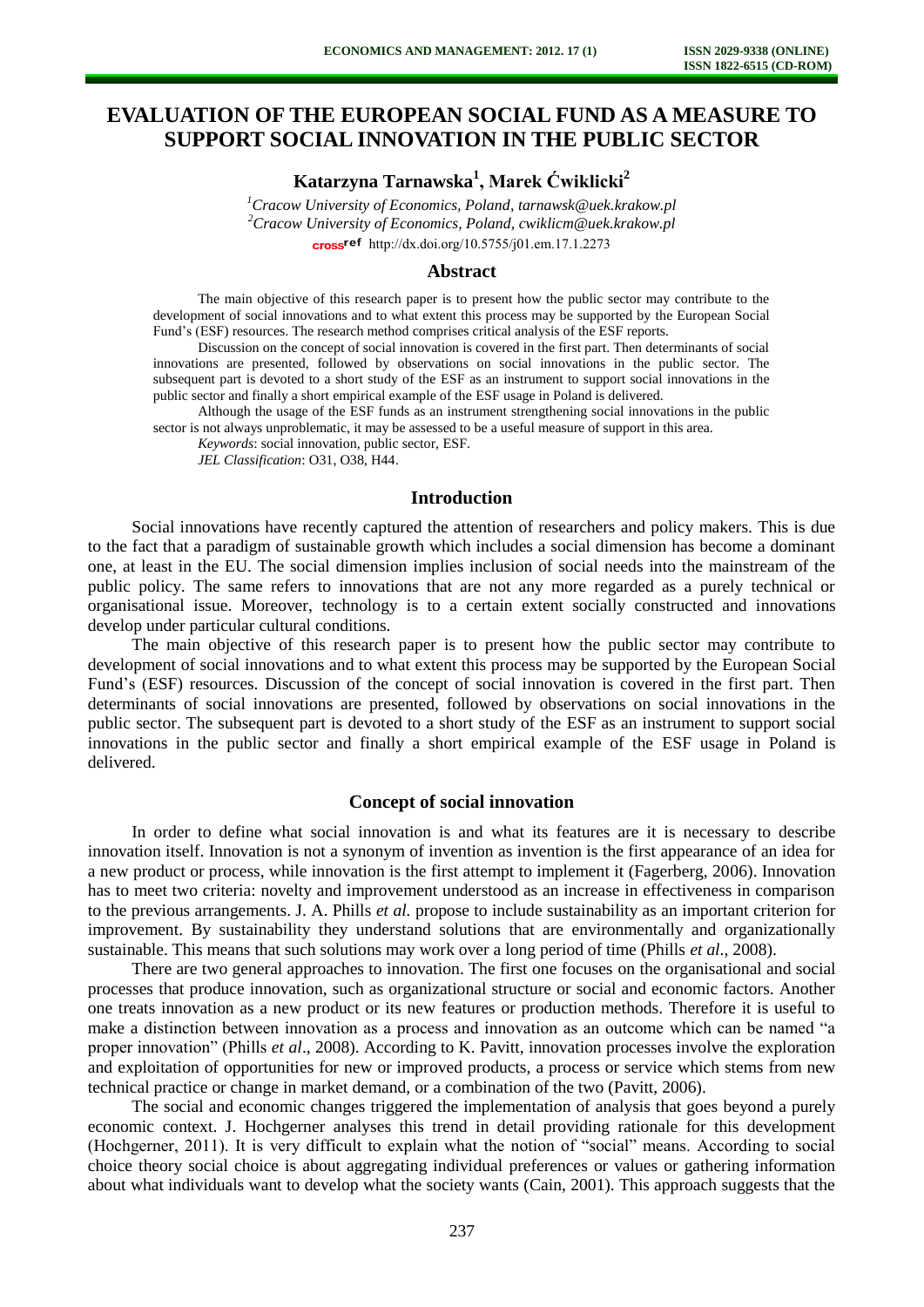word "social" describes a class of needs and problems. Although it seems that there is a consensus within societies on social needs, problems and objectives, in reality it is very difficult to assess what maximises everyone's happiness or utility.

M. Harris and D. Albury explain the rationale behind the rise of interest in social innovations (Harris & Albury, 2009). Firstly, many forms of innovations are neglected by a traditional approach and can be described as "hidden innovations" escaping official statistics but important in the service sector, such as in public services. Secondly new social entrepreneurs are very often disappointed at existing institutions and their limits. Thirdly "new public management" does not respond adequately to reform agenda for public services facing major economic and social challenges. Finally, traditional innovation deems to be insufficient to solve major societal challenges such as climate change and an ageing society.

M. Harris and D. Albury observe that "social innovation" means different things to different people. It may be regarded as innovation developed and delivered by the third sector, any innovation that contributes to alleviating or solving a social problem or "new social economy" that focuses on new social movements and social relationships cutting across the state, the market, the household and grant-based organisations (Harris & Albury, 2009). Many scholars by "social" understand institutional forms generating social value. Therefore this notion is associated with non profit organisations or social entrepreneurs. Social value may be defined as creation of benefits or reduction of costs for society through addressing social needs and problems (Phills *et al*., 2008). Anyway not all products meet the definition of social innovation although they might solve social problems. According to Phills *et al.* social innovation must not be related to the private value but they should contribute to distribution of financial and social value toward society as whole. Therefore according to these authors, social innovation is "a novel solution to a social problem that is more effective, efficient, sustainable, or just than existing solutions and for which the value created accrues primarily to society as a whole rather than private individuals" (Phills *et al*., 2008). A social innovation can be a product, production process, or technology but it can also be a principle, idea, a piece of legislation, a social movement, an intervention, or some combination of them. It is inspired by the desire to meet social needs which may be neglected by traditional forms of the private market and often poorly served or unresolved by the state (Harris & Albury, 2009). H. Brooks enumerates four categories of social innovations: market innovations (like leasing), management innovations (like new working hours arrangements), political innovations (like summit meetings) and institutional innovations (like self-help groups) (Brooks, 1982). J. Hochgerner stresses that innovations themselves are embedded in basic cultural patterns and processes of social change. Hence innovations influence social conditions and trends and as social relations are embedded in the economic system, all socio-cultural structures seem determined by the economy (Hochgerner, 2011). This statement is supported by J. Howaldt and M. Schwartz who point that social innovations are much more context-dependent and more specific than technology in type (Howald&Schwartz, 2010). Social innovations occur on the level of social behavioural patterns, routines, practices and settings. Moulaert *et al*. stress three interrelated dimensions of social innovations: satisfaction of human needs, changes in social relations, especially with regard to governance (the systemic changes perspective) and increase in socio-political capability and access to resources (Moulaert *et al*, 2005). Zentrum für Sociale Innovation describes social innovations as "new concepts and measures for solving social challenges that are accepted and utilized by social groups affected" (Zentrum für Sociale Innovation, 2008). They are not only determined by the potential of an idea but also by its realization (Hochgerner, 2011). J. Howaldt and M. Schwartz claim that there is a substantive distinction between social and technical innovations. Social innovations occur and are collectively created at the level of social practice. They are configurations of social practices in certain areas of action or social contexts prompted in an intentional targeted manner to satisfy or answer needs and problems in a better way in comparison to established practices (Howald&Schwartz, 2010).

There are four strands of research on social innovations (Howald&Schwartz, 2010). The first one is devoted to management and organizational research putting emphasis on improvements in social capital. A second research area examines the connection of business success and social progress. The third line of research focuses on impact of charismatic individuals. Finally the fourth strand is devoted to local and regional development. According to this approach. social innovations have huge impacts on national and regional economies and their sources come from citizens living in specific locations.

### **Determinants of social innovations**

Mulgan *et al.* claim that some social innovations are modest and incremental, while others like the shift to a low carbon economy are more fundamental and systemic transformations (Mulgan *et al.,* 2007).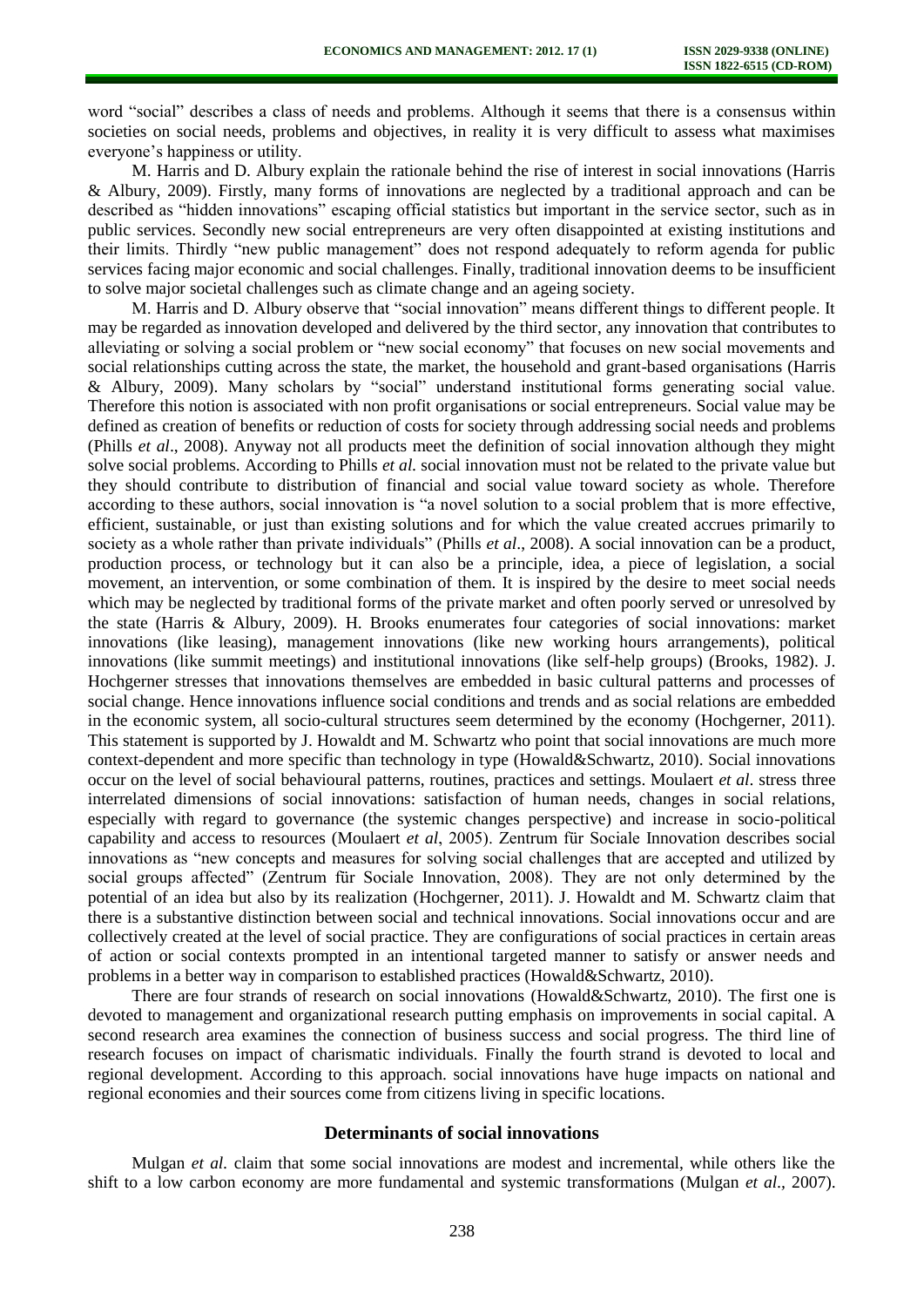Phills *et al*. notice two sources of social innovations (Phills *et al*., 2008). In recent years non-profit and governmental organisations started to employ managerial rules in their activities. Governmental agencies and business at the same time started to recognize social and environmental issues, philanthropy and advocacy. Simultaneously, business and non-profit organisations' leaders engaged in shaping public policy. As a result a favourable environment for social innovations has emerged. Another source of social innovations is the shifting roles and relationships between government, business and NGO sectors. Traditionally government agencies established regulations and monitored the business, businesses tried to fight with regulation and monitoring while NGOs were undertaking mainly monitoring functions. Antagonistic roles have been replaced by collaboration and mutual support.

Social innovations are subject to demand and supply. Demand refers to social needs. According to Mulgan *et al.* "the starting point for demand is a social recognition of needs that are not being adequately met" (Mulgan *et al.,* 2007). This demands efforts of innovators themselves who try to persuade the public to care about new issues and a good timing as demand is growing when problems become more acute. Acceptance for social innovations should be shared by their direct consumers (the public who pay directly for goods and services) and indirect consumers (organizations that buy goods and services on behalf of people in need). The second category comprising for example public agencies is critical to the spread of innovations. Indirect demand for social innovations depends on decisions of a small number of indirect consumers and is determined by the level of public spending and proportion of resources that can be devoted to new and at the same time risky models or responding to new needs (Mulgan *et al.,* 2007). Some research reveals that that public sector employees are more risk averse and less inclined to make charitable contributions than private sector employees (Buurman *et al*., 2009).

Effective supply of social innovations is related to their diffusion. Paths of social innovations diffusion comprise the market, technological infrastructure (web-based, social networking), social networking and social movements, governmental guidelines and support, intermediary and self-organised institutions, organizational processes, different forms of communication and cooperation (Howald&Schwartz, 2010). In order to be effectively diffused, social innovation should be superior to its alternatives, bring observable results, compatible with what already exists, lack or have weak competition, be a simple idea and entail low marginal costs (Mulgan *et al.,* 2007).

#### **Social innovations in the public sector**

Social innovations may be provided by the public, private or third sectors, or users and communities but some of them cannot be qualified as social innovations as they do not address directly the social needs (Harris & Albury, 2009).

A growing importance of social innovations in services is observed in terms of research efforts and policymaking practices. According to A. Hughes *at al.* "the combination of straightened public finances with major social challenges means that public services need to become more productive and develop new ways of working. Innovation in the public sector is therefore a pressing task" (Hughes e*t al*., 2011). M. Harris and D. Albury add that the public services will have to deliver significantly better performance at a significantly lower cost" (Harris & Albury, 2009). Contemporarily there are several serious social problems that need an adequate response. M. Harris and D. Albury enumerate the following problematic areas for the UK society: ageing, rise in long-term health conditions, increasingly degraded environment and less important ones: economic competitiveness, social inequalities, mental ill-health, crime and social disorder, alcohol and drug abuse (Harris & Albury, 2009). The majority of these problems can be traced in most of European and world states. Therefore increasing demands of public services may be noticed. They are fortified by such factors as expectations of increase in the public sector's productivity, growing citizens' expectations, globalisation, media's influence, technological innovations, demographic and climate changes which have become the major drivers of the public sector innovations (Bason, 2010).

The above-described factors combined with recession leading to significant tightening of public finances provoke the need to search for new solutions. Besides, the recession may have an impact on effective responses to societal challenges as public policymakers tend to be more prudent with expenditures. Nevertheless, the recession demands radical new approaches. There are numerous examples from the past proving that periods of international tensions led to the emergence of new technologies, organisational forms and services. M. Harris and D. Albury claim that a radical, not an incremental, approach to social innovations is needed and government should play a coordinating role in such a process. This does not exclude cooperation with the private and third sectors. On the contrary, stronger relationship between the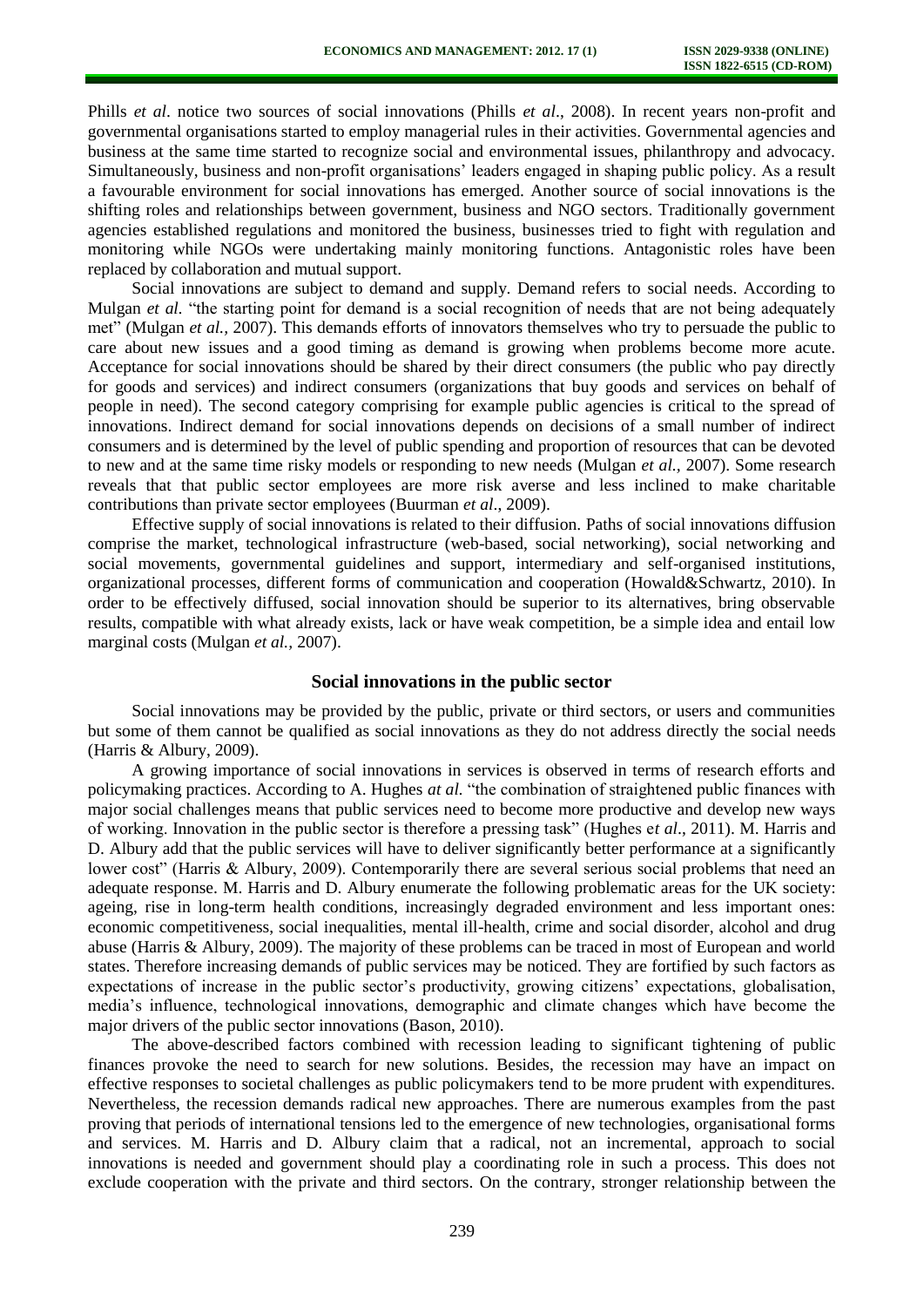state, the market and the civil society is indispensable (Harris & Albury, 2009). A similar view is presented in the "BEPA report" (Bureau of European Policy Advisers, 2011). According to one of the approaches to social innovations described in this document the social dimension of innovation relates to changes in fundamental attitudes and values, strategies and policies, organisational structures and processes, responsibilities and tasks of institutions and linkages between them and different types of actors. Also Murray *et al.* stress the importance of collaboration between public service workers and civil society in the process of encouraging the social innovation (Murray *et. al*., 2010).

Although in the past governments were often pioneers of social innovation there are many structural barriers that inhibit innovating by the government. They comprise cost based budgeting, departmental structures, lack of career rewards. The government very often lacks innovations enablers in terms of money, people and processes that can be found in the business sector. The public innovation process is by its nature centralised, episodic and structurally limited (Murray *et al.,* 2010). Also structural-political barriers to innovations in the form of relative absence of risk capital are important. Ch. Bason notices that due to yearon-year budgets usually with no possibilities for major longer-term investments, public managers and staff are forced into short-term thinking. (Bason, 2010).

Murray *et al.* discuss several areas where social innovation in the public sector could be better supported (Murray *et al.,* 2010). These fields cover strategic issues (strategy itself, leadership, incentives, risk management, formation and training, circuits of information, user, engagement and learning cultures) and financial issues (budgets to promote internal innovation, distributed accountability and democratic innovation, new forms of taxation and public revenues raising, public medium of exchange and means of payment, public investment and fiscal moves to promote social innovation). The government also has powers to influence the business sector social innovativeness through legislation and regulation which themselves may have innovative features. Support of innovative culture within the governmental bodies is a crucial factor and a signal from the leaders to front line civil servants that the former ones want to see experimentation.

#### **European Social Fund as a mean of social innovations' support in the public sector**

The European Union has, over the years, developed a lot of measures supporting various initiatives empowering citizens and organisations to respond to social challenges in a more effective manner and help national, regional and local actors to develop innovative practices and governance modes (Bureau of European Policy Advisers, 2011). One of the central policy documents placing innovations in the core of social and economic policymaking was the Lisbon Strategy supplemented by the Renewed Sustainable Development Strategy for an enlarged Union and a Renewed Social Agenda. The Europe 2020 strategy acknowledges that innovations and a more direct interaction between the economic and the social dimension contribute to overcoming economic crises and identifying an appropriate response to societal challenges.

The European Social Fund (ESF) is regarded as a financial arm of the Lisbon Strategy supporting national employment and inclusion priorities (Bureau of European Policy Advisers, 2011). The ESF made significant investments in social innovations. Regarding the current programming period 2007-2013, the ESF focuses on strengthening institutional capacity and efficiency of public administration and public services at national, regional and local levels in Convergence regions and to promote the labour market institutions across the EU, the design and introduction of reforms in education and training systems and the updating of skills of training personnel (The European Social Fund and institutional capacity of public bodies, 2010). The ESF invests also in transnational cooperation (sharing experience, learning mobility) and innovative activities within the Operational Programmes (new forms of work organization, improvement of employees' skills, new approaches to lifelong learning, development of human resources in research and innovation, cooperation between the sectors, new skills for climate change and sustainable growth, new ways of combating unemployment). The current design of the ESF seems to meet Europeans' expectations. According to The Eurobarometer Report, the Europeans most want the EU to address unemployment as a priority (63%), then education and training (30%), equal opportunities for all (25%), climate change (18%) and ageing population (17%) (Special Eurobarometer Report 350, 2010).

The smallest programming and reporting units in the 2007 – 2013 programming period are fairly broad priority axes. Some Member States such as Bulgaria, Greece, Hungary and Romania have dedicated one Operational Programme explicitly to institutional and administrative capacity. 85% of all EU Member States are using the ESF to address the capacity of their public bodies in 82% of all Operational Programmes and 46% of all priority axes (The European Social Fund and institutional capacity of public bodies, 2010).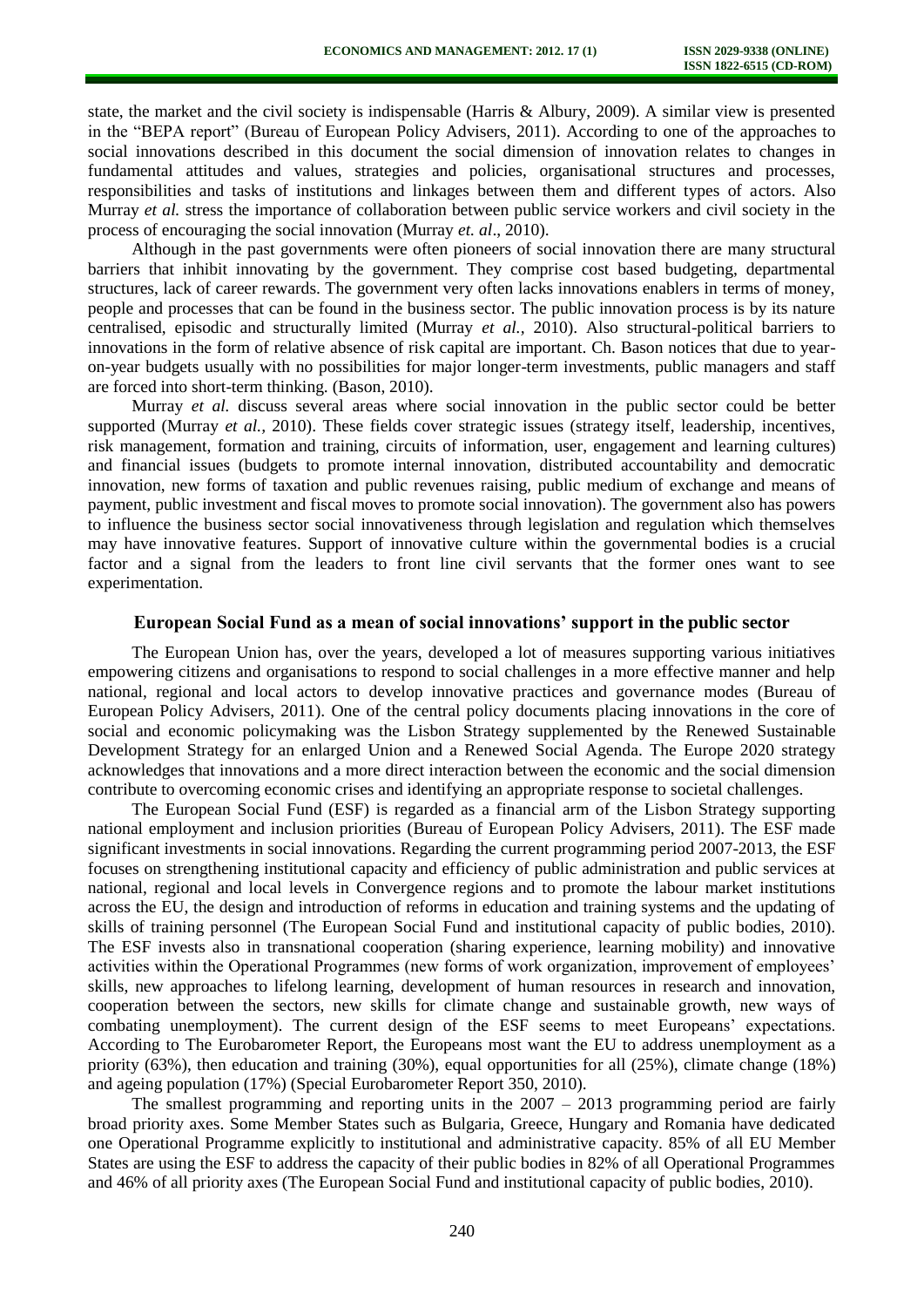The ESF funds support social innovation offering financial means to strengthen the institutional capacity of public bodies in order to increase their efficiencies, promote socio-economic development and promote good governance as a key element of the Lisbon Strategy. There are three types of the ESF interventions regarding increase in institutional capacity (capacity building, improving systems and research, networking) and three types of recipients (public employment services, educational training systems and other public administration) (The European Social Fund and institutional capacity of public bodies, 2010).

In the field of public employment, services capacity building related to the staff training (e.g. Czech Republic, the Slovak Republic). Another way of modernising the public employment services is to enhance the system itself through modernisation of the network of public employment services by developing statistical monitoring systems (e.g. Cyprus), harmonisation and updating of the services offered and collaboration among public employment services, local authorities and social partners (e.g. Lithuania). Networking covers stakeholder co-operation and comprises information flow between educational institutions, enterprises, service providers and NGOs (e.g. Hungary), modernisation of labour market instruments and institutions and the development of a network for vocational information and counselling services (e.g. Poland).

The ESF funds are also used to support various public administration bodies at various levels of governance. Training of civil servants and employees in local public administration, capacity building of regional development agencies are addressed to public actors at regional level (e.g. in Spain, Hungary, Italy and Portugal). Some Member States support specific functional public administration departments (e.g. Greece, Italy and Portugal) and modernisation of the public administration by public staff training courses covering such topics as ICT, HR management and soft-skills, economic, legal or technical subjects (e.g. the Czech Republic, the Slovak Republic, Italy and Malta). Regarding improvement of systems, the competence schemes for the individual administrations and training materials were prepared (e.g. in Poland) and egovernment projects implemented (e.g. in Bulgaria). Concerning networking, cooperation amongst local players is supported and training programmes focus on development of IT skills, language training, etc. (e.g. in Hungary). Active participation of social partners and NGOs with the public administration in the implementation of the Lisbon Strategy is promoted e.g. in Poland, where such measures as evaluation of participants' needs regarding social dialogue, disseminating best practices of cooperation, creation of codes of conduct aiming at the provision of better public services, strengthening of public consultation, coordinating public policies with social partners and increasing the skills of civil servants in the area of cooperation with NGOs and social partners are implemented.

## **Administrative and institutional capacity building in Poland through the ESF interventions**

According to the ECORYS report, due to the politicization of the civil service and weak tasks' coordination, the Polish public administration still has problems in meeting overall needs of citizens and especially firms (ECORYS, 2011). The Polish public administrations suffers from lack of management standards, high staff turnover combined with insufficient skills and competence. Concerning the systemic problems, there is a lack of task-oriented budgetary planning, limited usage of management tools and poor monitoring systems.

Priority Axis 5 under the Operational Programme Human Capital (OP HC) is devoted to Good Governance and it is designed to address Polish administration's main problems. It comprises the following specific objectives: improving regulatory potential of public administration, improvement of quality of the public policies and services related to enterprises creation and business operation, modernization of management in public administration and justice administration, strengthening of the potential of social partners and non-government organizations oriented at enhancing their active participation in the process of implementing the Lisbon Strategy. Table 1 presents five measures of Priority Axis 5 and corresponding submeasures.

The beneficiary of the majority of resources available within Priority Axis 5 is public administration although the data reveal a strong interest of the third sector. The evaluation of Priority Axis 5 shows that many projects focus on diagnostic issues and their implementation brings indirect effects like better internal cooperation and better preparation of new projects (ECORYS, 2011). The major achievement is the implementation of performance-based budgeting. There are, however, some problems like fragmented implementation and poor standards of cooperation within a given institution. Despite these difficulties, according to the ECORYS report, the implementation of ESF projects has an overall positive impact on the organizational culture and public administration (ECORYS, 2011). This should be a prerequisite for innovativeness.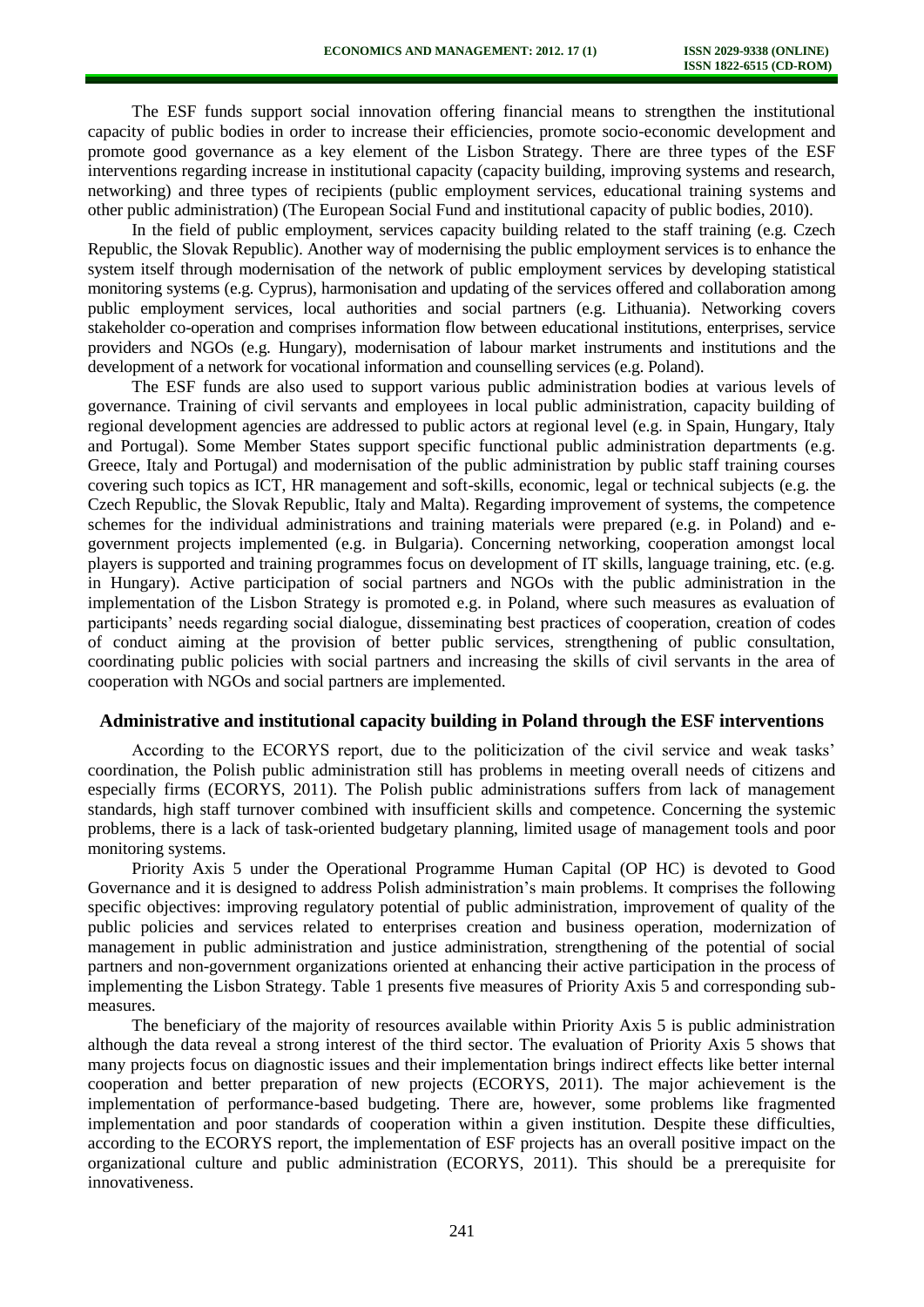| <b>Measure</b>                                                                  | Sub-measure                                                                                     | <b>Applications</b><br>after formal<br>assessment<br>$\frac{6}{6}$ of total<br>allocation) | <b>Signed</b><br>contracts<br>(% of total<br>allocation) |
|---------------------------------------------------------------------------------|-------------------------------------------------------------------------------------------------|--------------------------------------------------------------------------------------------|----------------------------------------------------------|
| 5.1 Strengthening the capacity<br>of the government (central<br>administration) | 5.1.1 Modernisation of management systems and<br>improvement of human resources competence      | 94,6                                                                                       | 78,7                                                     |
|                                                                                 | 5.1.2 Implementation of financial management<br>system in terms of tasks                        |                                                                                            |                                                          |
|                                                                                 | 5.1.3 Internships and practical training for NSPA<br>students                                   |                                                                                            |                                                          |
| 5.2 Strengthening the capacity<br>of self-government<br>administration          | 5.2.1 Modernisation of management in local<br>administration                                    | 206,5                                                                                      | 59,1                                                     |
|                                                                                 | 5.2.2 System support of local administration<br>functioning                                     |                                                                                            |                                                          |
|                                                                                 | 5.2.3 Improvement of public services human<br>resources                                         |                                                                                            |                                                          |
| 5.3 Support for the<br>implementation of the Lisbon<br>Strategy                 |                                                                                                 | 92,4                                                                                       | 76,9                                                     |
| 5.4 Development of the<br>capacity of the third sector                          | 5.4.1 System support for the third sector<br>5.4.2 Development of civic dialogue                | 522,7                                                                                      | 60,0                                                     |
| 5.5 Social dialogue                                                             | 5.5.1 System support for social dialogue<br>5.5.2 Strengthening of social dialogue participants | 168,5                                                                                      | 42,5                                                     |

#### **Table 1.** Measures of the Priority Axis Good Governance

Source: State of the OP HC implementation on February the 29<sup>th</sup>, 2012.

http://www.ESF.gov.pl/AnalizyRaportyPodsumowania/poziom/Documents/Stan\_wdrazania\_PO\_KL\_29\_02\_2012.pdf

There are examples of social innovations implemented through Priority Axis 5. The project "Innovative Toolbox for Regulatory Impact Assessment and Public Investment Decisions - iSWORD" supports the public administration in better policy making in the field of environment, infrastructure, pensions and health for the society. The "Local Government Activity Program PAS" enables monitoring of the public services taking into account opinion of representatives of social and professional communities (Wosik *et al.,* 2011).

A study on innovativeness in Poland criticizes usage of the EU structural funds in Poland with regard to its impact on increase in innovativeness of the Polish economy (Geodecki *et al.*, 2012). Failures are also attributed to the OP HC. Projects completed under this scheme cover "dummy" activities like trainings, conferences and unrealistic development strategies produced by local authorities that have little to do with practical development of innovations and improvement of the social capital indispensable to implement social innovations. On the strategic level, ambitious proposals included in the report Poland 2030 are not mirrored by the management of public policies and the public administration activities.

## **Conclusion**

There is a clear need for social innovations delivered by the public sector, especially in the period of economic and financial turmoil combined with demographic and environmental challenges. Although the government in the past used to be a pioneer of innovativeness processes, contemporarily there are a lot of structural barriers that inhibit this process. In order to regain innovative capability, governmental structures need internal change. In the EU this may be supported by resources of the ESF regarded as a financial arm of the Lisbon Strategy designed to reinforce innovations in Europe. In the programming period 2007-2013 the ESF provides financial means to strengthen the institutional capacity and efficiency of public administration, public employment services and its cooperation between the public and non-governmental stakeholders in the field of social issues. Usage of the ESF funds is not always unproblematic and the efficiency of many projects is doubtful. This fact does not, in any way, change the conclusion that the ESF could be a very useful instrument to support social innovations in the public sector.